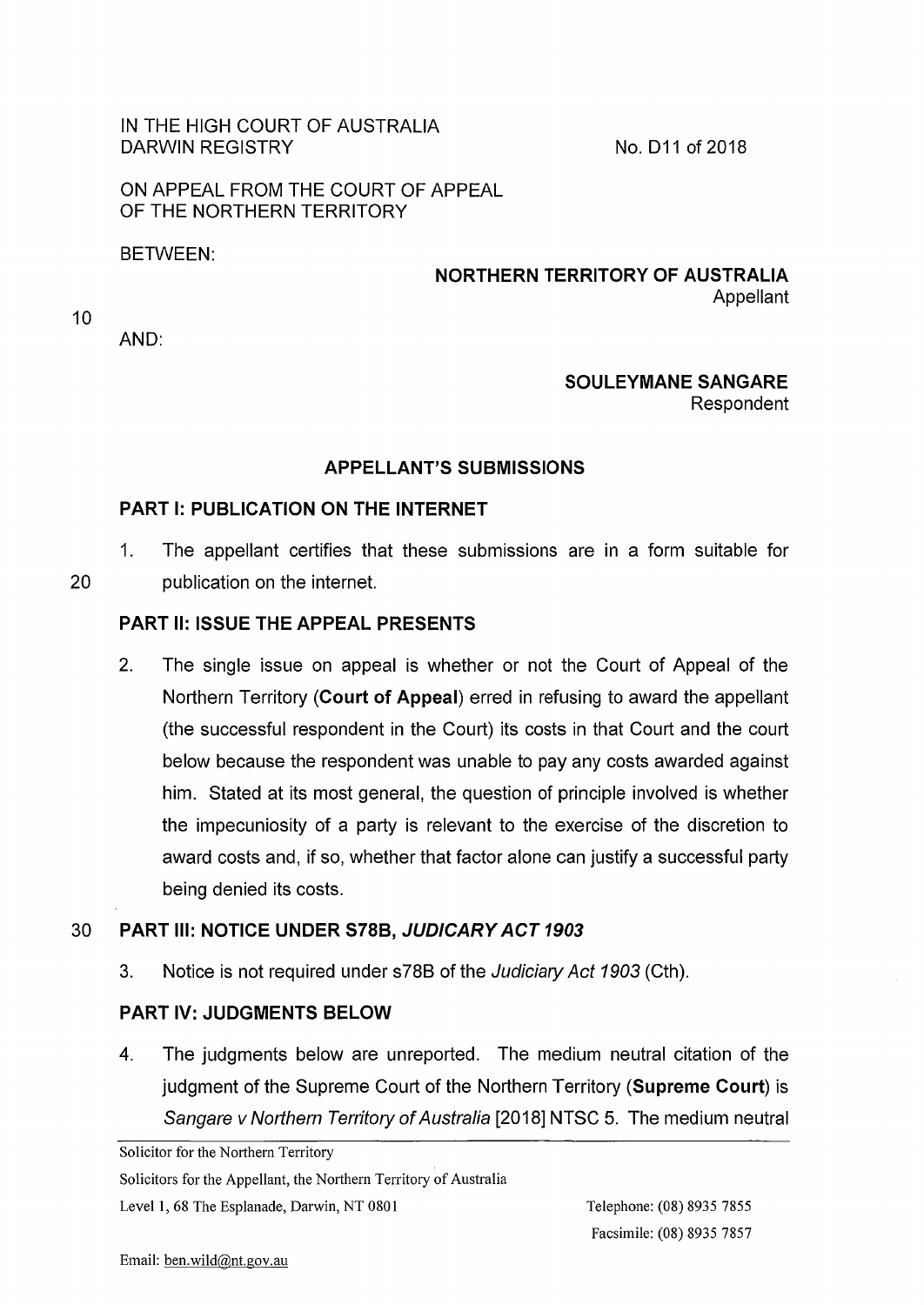citation of the judgment of the Court of Appeal is Sangare v Northern Territory of Australia [2018] NTCA 10.

### **PART V: FACTUAL BACKGROUND AND JUDGMENTS BELOW**

#### Factual background

5. The relevant facts are set out in Sangare v Northern Territory [2018] NTCA 10, [4]-[10]. The respondent, a citizen of Guinea, arrived in Australia on 13 May 2011 under a Belgian passport belonging to his brother and applied for a protection (Class XA) visa under the Migration Act 1958 (Cth). That application was refused and the decision affirmed by the Refugee Review Tribunal on 10 22 October 2012. After being employed as a civil engineer on a temporary basis with the then Northern Territory Department of Infrastructure **(Department)** between 20 June and 28 August 2014, the Department offered the respondent a permanent position on the basis that it would sponsor him under a skilled migration visa, with the respondent being responsible for applying for and securing the appropriate visa. During that process, the respondent sought support for his visa application from the then Northern Territory Minister for Infrastructure **(Minister).** The Minister requested and was provided with a briefing by Departmental officers regarding that request **(Ministerial Briefing).** The respondent alleged that part of the Ministerial 20 Briefing contained defamatory material fabricated by the Department to make it appear that the respondent had provided false and misleading information in relation to his immigration status and to make it appear that the respondent was a dishonest person and of bad character.

### Decision at trial

6. The respondent commenced proceedings in the Local Court of the Northern Territory of Australia against the appellant, seeking damages for the publication of defamatory statements in the Ministerial Briefing. Because the respondent sought damages in the sum of \$5,000,000, the proceedings were transferred to the Supreme Court of the Northern Territory. <sup>1</sup>

<sup>1</sup> Local Court Act (NT), ss12 and 13(1)(b).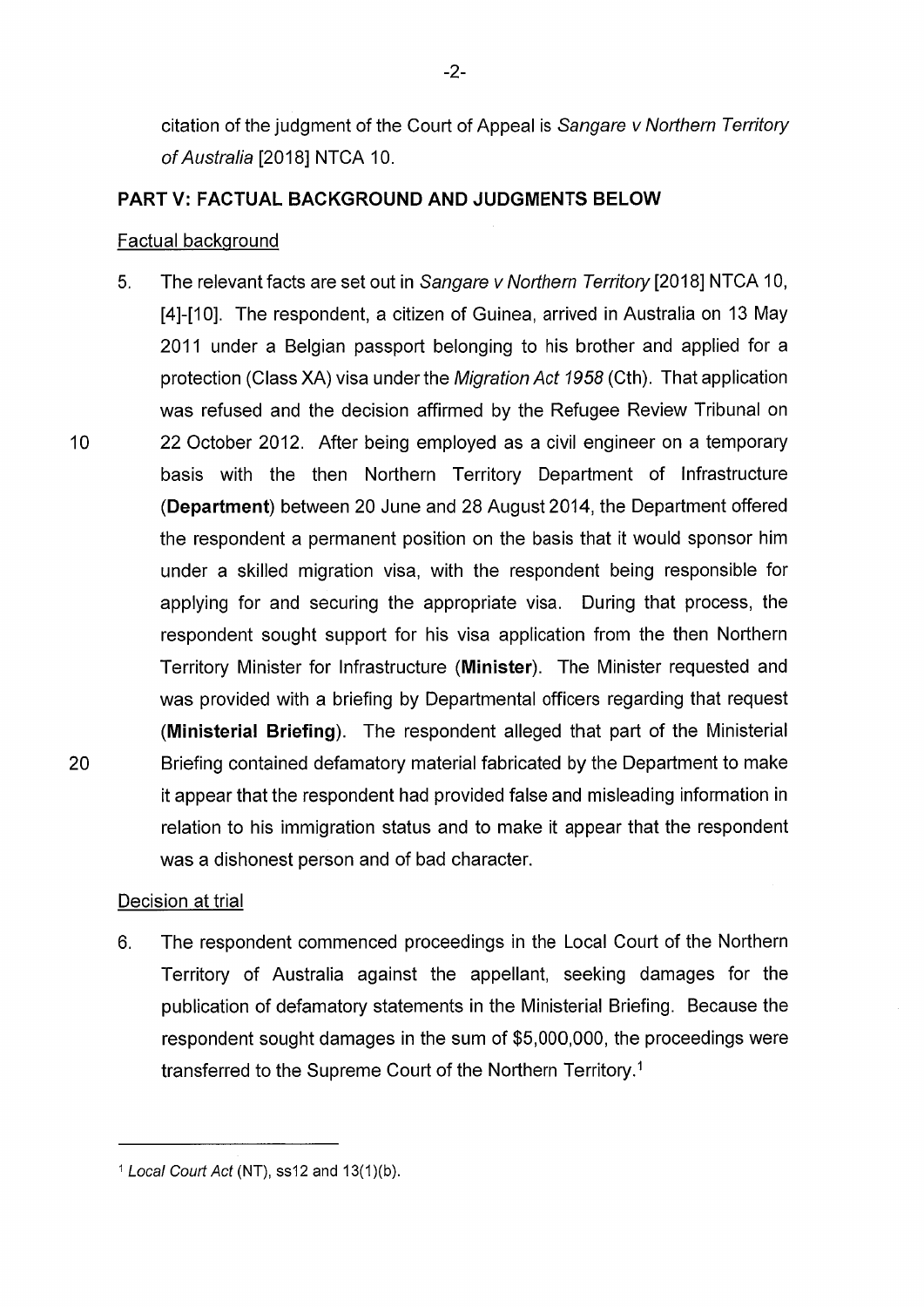7. On 6 February 2018, Grant CJ dismissed the respondent's claim, finding that the publication attracted protection from liability under s27 of the Defamation Act (NT) and the defence of qualified privilege at common law.<sup>2</sup> His Honour indicated he would hear the parties as to costs. $3$  however the respondent filed a notice of appeal and the appeal commenced before the parties were heard on costs. No costs orders were made at that level.

### Court of Appeal's decision

8. The respondent's appeal to the Court of Appeal was also unsuccessful.<sup>4</sup> Kelly J (the other members of the Court agreeing) described the appeal as "without 10 merit" and "doomed to fail".<sup>5</sup> The appellant sought its costs,  $6$  but the Court of Appeal declined to award the appellant its costs because the respondent (who represented himself at trial and on appeal) indicated from the bar table that, as a result of the termination of his employment with the Department, he was at that time unemployed.? No evidence was received as to his current or potential future capacity to meet a costs order. The trial had proceeded across four days (recorded in 245 pages of transcript), the evidence comprised some 271 pages of affidavit material and 14 other exhibits along with the respondent's cross-examination of the appellant's six witnesses and the appellant's crossexamination of the respondent. $8$  The Chief Justice's reasons comprised 59 20 pages, and the appeal hearing took a day. The appellant was represented by private solicitors and counsel from the independent Bar and incurred significant costs in defending the proceedings.

<sup>&</sup>lt;sup>2</sup> Sangare v Northern Territory of Australia [2018] NTSC 5 at [124] (Core Appeal Book (CAB) 100). <sup>3</sup> 1bid at [126] **(CAB100).** 

<sup>4</sup>The respondent's application for special leave from that decision was dismissed on 5 December 2018 in Sangare v Northern Territory of Australia [2018] HCASL 386.

<sup>&</sup>lt;sup>5</sup> Sangare v Northern Territory of Australia [2018] NTCA 10 at [44] per Kelly J, Blokland J agreeing at [43] **(CAB133).** See also Southwood J's observations that there "can be no doubt" that the decision below was sound and correct (at [2]) **(CAB113),** and Kelly J's observations that there was "no evidence" in support of the Appellant's allegations at trial and/or no authority cited for legal propositions (at [20], [21], [22], [24], [32]) **(CAB125-129).** 

<sup>&</sup>lt;sup>6</sup> Sangare v Northern Territory of Australia [2018] NTCA 10 at [44] per curiam (CAB133).

<sup>7</sup>Transcript of proceedings before the Court of Appeal on 3 August 2018, pp 28-29 (Book of Further Materials **(BFM) 1-2).** 

<sup>&</sup>lt;sup>8</sup> Index to the Court Book before the Court of Appeal (CAB107-110).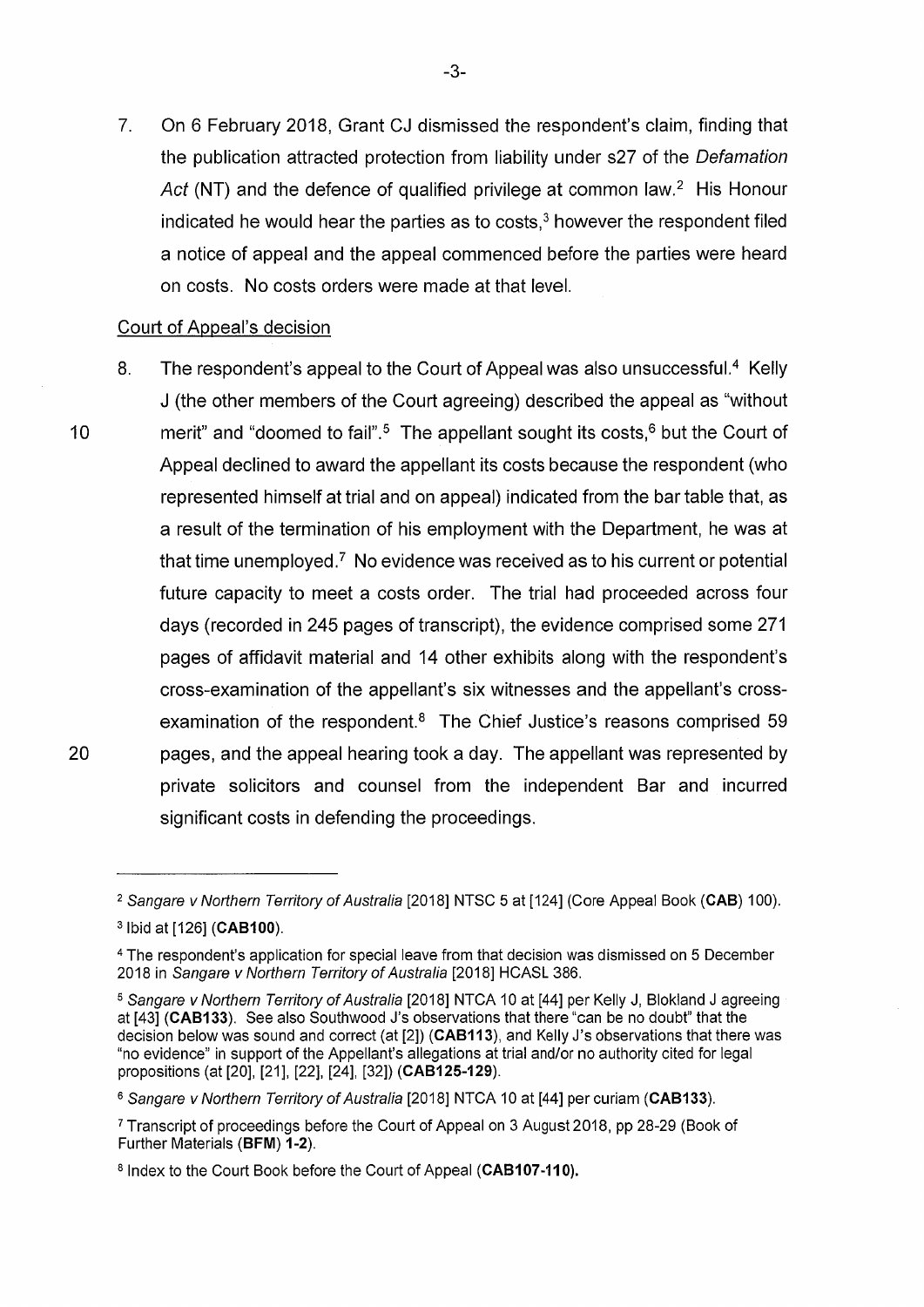- 9. Nevertheless, the Court of Appeal reasoned as follows:<sup>9</sup>
	- (a) The appellant has been wholly successful and has been brought to court not once but twice.
	- (b) The purpose of an award of costs is not to punish the unsuccessful party but to compensate the successful party.
	- (c) The respondent was most unlikely to be able to pay any costs that are awarded against him.
	- (d) In those circumstances, the appellant would be most unlikely to be compensated even if an award of costs was made in its favour.
- 10 (e) The Court should not make a futile order.
	- (f) Therefore no order as to costs should be made.

### **PART VI: STATEMENT OF ARGUMENT**

10. The error in the reasoning of the Court of Appeal is that it considered the respondent's (asserted but not proven) financial position to be not only relevant to, but determinative of, the question of costs. It is plain that the Court of Appeal's perception of the respondent's financial circumstances was decisive, because the Court identified only two factors to guide the exercise of its discretion, namely: (1) that the Territory had been entirely successful both at trial and on an appeal which was without merit and doomed to fail; and (2) that 20 the Appellant was "most unlikely" to be able to pay the Territory's costs.<sup>10</sup> The Court's error was to conclude that an apparently impecunious party should not face an adverse costs order, notwithstanding the failure of his case, the success of his opponent, and the unnecessary costs which it incurred.

### Impecuniosity is not a justification for depriving a successful party of its costs

11. That result is wrong in principle. Although the discretion to award costs is broad, $11$  it is not unqualified: it must be exercised judicially according to

<sup>&</sup>lt;sup>9</sup> Sangare v Northern Territory of Australia [2018] NTCA 10 at [47] and [48] per curiam (CAB134).  $10$  Ibid.

<sup>&</sup>lt;sup>11</sup> Supreme Court Rules, r63.03(1); Latoudis v Casey (1990) 170 CLR 534 (Latoudis) at 541 per Mason CJ and at 557 per Dawson J (Brennan J agreeing).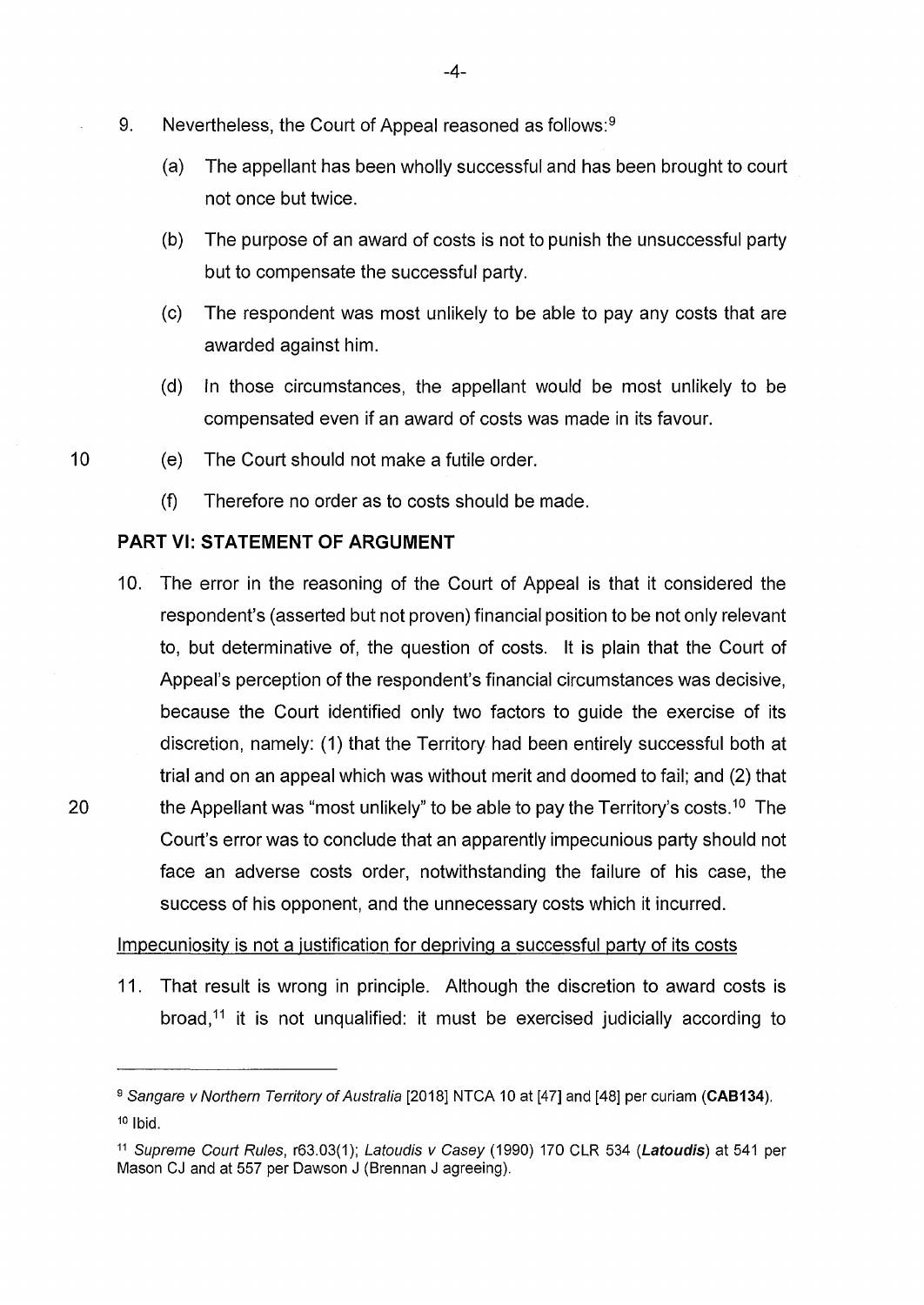established principles.<sup>12</sup> Because the usual purpose of an order for costs is to indemnify a successful party for incurring the unnecessary costs of litigation,  $13$ there is a rule that costs will generally follow the event.<sup>14</sup> The result of litigation is "by far the most important factor" guiding the costs discretion.<sup>15</sup> Thus, a successful party to litigation may reasonably expect to obtain an order for costs.<sup>16</sup> That position will only be departed from if there is a sufficient justification for doing so. $17$ 

- 12. Not merely any circumstance can justify depriving a successful party of their costs. The circumstance must be "directly" connected with the litigation, 18 in 10 the sense that it relates to the litigation itself, a party's conduct in the litigation, or to the events leading up to the litigation. <sup>19</sup>
	- 13. It is "well established"<sup>20</sup> that the impecuniosity of a party opposing a costs order is not such a circumstance. $21$  There will generally be no relevant connection between a party's impecuniosity and the litigation, the parties' conduct in it or the events leading up to it. Further, an unsuccessful party's impecuniosity

<sup>16</sup> Latoudis at 557 and 561 per Dawson J (Brennan J), and at 568 and 569 per McHugh J.

<sup>17</sup> Milne v Attorney-General for the State of Tasmania (1956) 95 CLR 460 at 477 per Dixon CJ, McTiernan, Williams, Fullagar and Taylor JJ; GS vAS (No.4) [2017] ACTCA 7 at [27] per Refshauge, Rangiah JJ and Walmsley AJ.

<sup>19</sup> Scherer v Counting Instruments Ltd [1986] 1 WLR 615 at 621 per Buckley, Bridge and Cumming-Bruce LJJ, referred to with approval in State of Tasmania v Anti-Discrimination Tribunal (2008) 17 Tas R 227 at [20] per Evans J; Oshlack at [34] per Gummow and Gaudron JJ.

<sup>20</sup> Edwards v Stocks (No. 2) (2009) 17 Tas R 454 (Edwards) at [12] per Blow J (Crawford CJ and Slicer J agreeing).

<sup>&</sup>lt;sup>12</sup> Oshlack v Richmond River Council (1998) 193 CLR 72 (Oshlack) at [65] per McHugh J; Latoudis at 557-9 per Dawson J (Brennan J agreeing).

<sup>&</sup>lt;sup>13</sup> Latoudis at 543 per Mason CJ, at 562-3 per Toohey J, and at 566-7 per McHugh J; Cachia v Hanes (1994) 179 CLR 403 at 410 per Mason CJ, Brennan, Deane, Dawson and McHugh JJ; Oshlack at [1] per Brennan CJ and at [67] per McHugh J.

<sup>14</sup> Milne v Attorney-General for the State of Tasmania (1956) 95 CLR 460 at 477 per Dixon CJ, McTiernan, Williams, Fullagar and Taylor JJ; Latoudis at 542-3 per Mason CJ, at 565 per Toohey J, and at 567 and 570 per McHugh J; Oshlack at [67] per McHugh J.

<sup>&</sup>lt;sup>15</sup> Oshlack at [66] per McHugh J; Spirits International BV v Federal Treasury Enterprise (FKP) Sojuzplodoimport (No.2) [2013] FCAFC 120 at [8] per Jacobson, Jessup and Jagot JJ.

<sup>&</sup>lt;sup>18</sup> Oshlack at [65] per McHugh J; Latoudis at 557 per Dawson J (Brennan J agreeing) and at 568-9 per McHugh J.

<sup>&</sup>lt;sup>21</sup> State of Tasmania v Anti-Discrimination Tribunal (2008) 17 Tas R 227 at [21] per Evans J.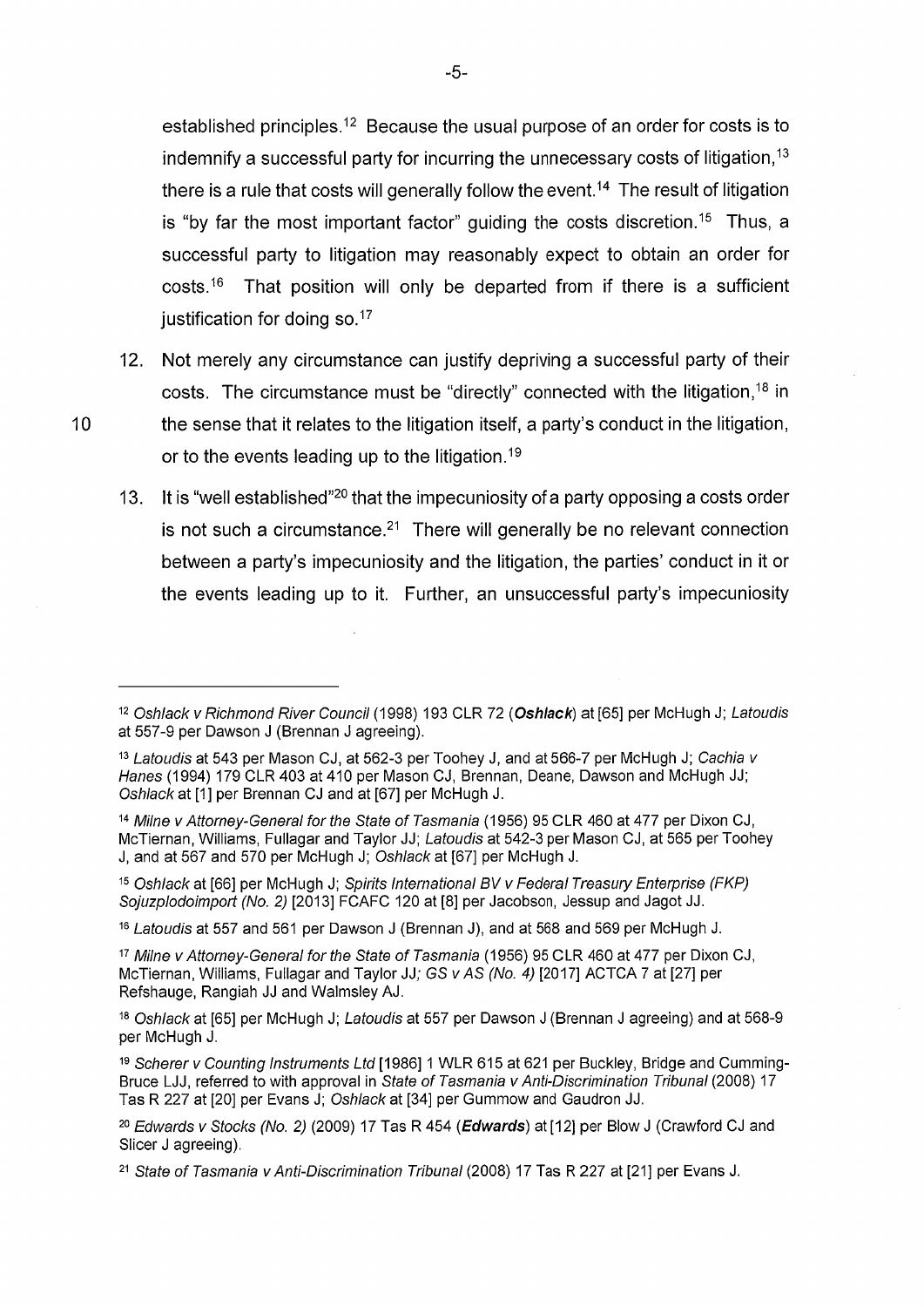provides no satisfactory answer to a successful party's complaint that it has been put to the unnecessary costs of litigation.<sup>22</sup>

- 14. As such, impecuniosity provides no sound basis for depriving a successful party of its costs. Indeed, it has been said that the notion that litigants be afforded special consideration because of financial disadvantage has "nothing to commend it."23 There are cogent policy reasons for that conclusion. First, if impecuniosity were a barrier to a costs order, it would remove a disincentive for impecunious parties to bring proceedings without merit and conduct litigation so as to cause others to bear unnecessary costs.<sup>24</sup> Secondly, if a 10 party's financial circumstances were a relevant consideration, courts would be engaged in the undesirable task of determining the level of impecuniosity which would justify departure from the usual rule.<sup>25</sup> For those reasons, courts in Australia have uniformly awarded successful litigants costs against unsuccessful impecunious parties, leaving it to the successful litigant to determine whether it is worthwhile enforcing the order and by what means.<sup>26</sup>
	- 15. That position is well-established in every Australian jurisdiction other than the Northern Territory. The intermediate appellate courts of the Federal jurisdiction,<sup>27</sup> Tasmania, <sup>28</sup> Victoria, <sup>29</sup> South Australia, <sup>30</sup> the Australian Capital

<sup>&</sup>lt;sup>22</sup> Board of Examiners v XY (2006) 25 VAR 193 (**Board of Examiners**) at [34] per Chernov JA (Nettle and Neave JJA agreeing).

<sup>&</sup>lt;sup>23</sup> Board of Examiners at [41] per Nettle JA.

<sup>24</sup>Oshlack at [68] per McHugh J; Kaufman *v* Kaufman [2010] FamCA 254 at [42] per Barrett J.

<sup>&</sup>lt;sup>25</sup> Board of Examiners at [33] per Chernov JA (Nettle and Neave JJA agreeing).

<sup>26</sup>Minister for Immigration & Multicultural Affairs *v* Zamora [1998] FCA 1170 at [8]-[9] per Black CJ, Branson and Finkelstein JJ; Australian Competition and Consumer Commission *v* Seal-A-Fridge Pty Ltd (No.2) [2010] FCA 681 at [47] per Logan J.

<sup>&</sup>lt;sup>27</sup> Scott v Secretary, Department of Social Security (No. 2) [2000] FCA 1450 at [4] per Beaumont and French JJ, cf Finkelstein J in dissent at [8]; Yilan v Minister for Immigration and Multicultural Affairs [1999] FCA 1212 at [5] per French, Nicholson and Finkelstein JJ; Minister for Immigration and Multicultural Affairs v Zamora [1998] FCA 1170 at [8]-[9] per Black CJ, Branson and Finkelstein JJ; Hollier v Australian Maritime Safety Authority (No. 2) [1998] FCA 975 at [8] per Heerey, Whitlam and North JJ.

<sup>&</sup>lt;sup>28</sup> Edwards at [12] per Blow J (Crawford CJ and Slicer J agreeing); Marlow v Walsh (No. 2) [2009] TASSC 40 at [23] per Evans, Blow and Porter JJ.

<sup>&</sup>lt;sup>29</sup> Board of Examiners at [31]-[38] per Chernov JA and at [39]-[43] per Nettle JA (Neave JA agreeing).

<sup>30</sup> Machado & Anor v Underwood & Anor (No 2) [2016] SASCFC 123 at [45] per Kourakis CJ and Nicholson J (Gray J dissenting, but not on this point).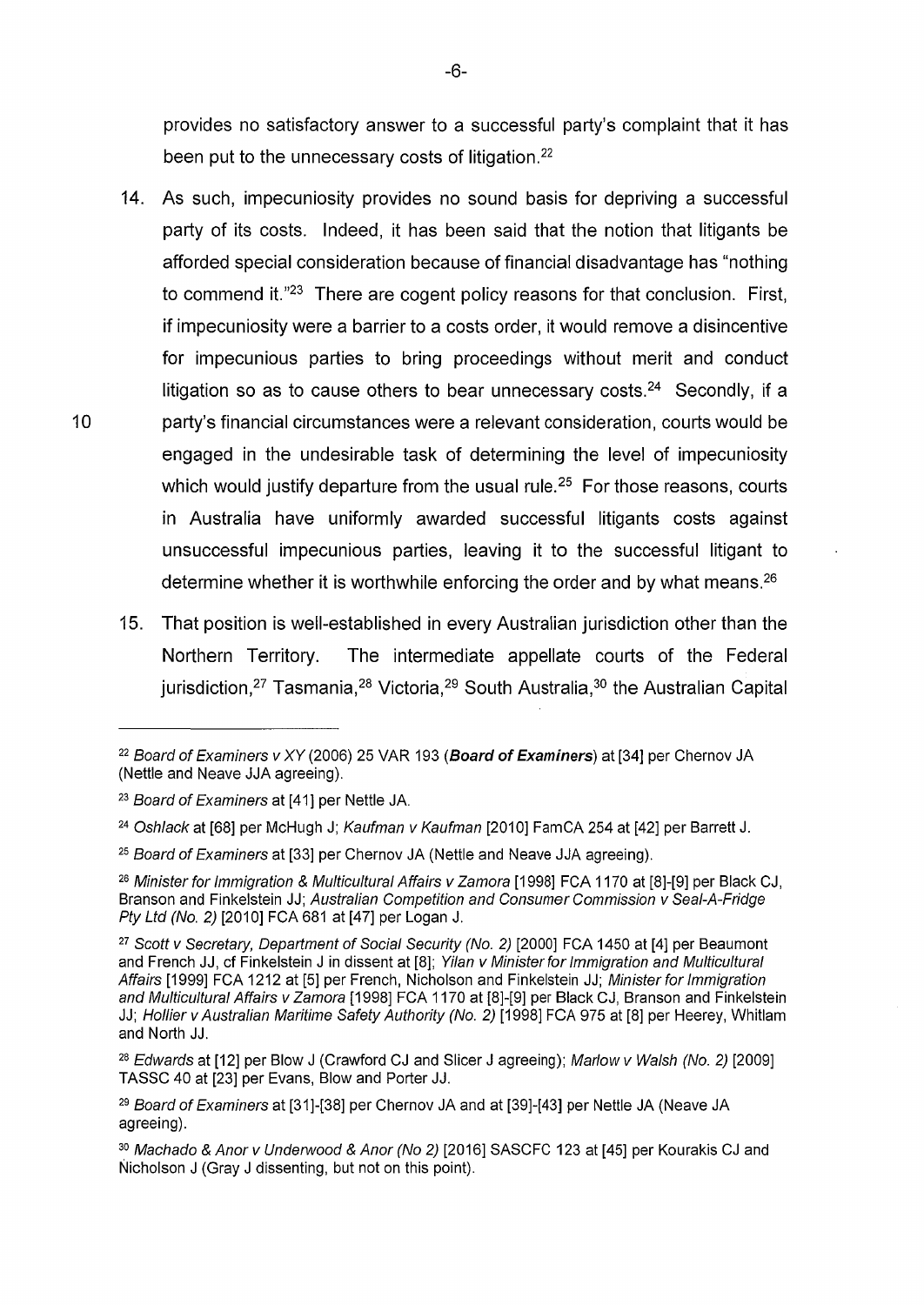Territory,<sup>31</sup> Queensland,<sup>32</sup> Western Australia<sup>33</sup> and New South Wales<sup>34</sup> speak with one voice.  $35$  The Court of Appeal was bound to follow that body of law unless convinced the decisions of those intermediate appellate courts were plainly wrong.<sup>36</sup> The Court of Appeal did not refer to those authorities, let alone reach a view that they were plainly wrong.

The decision below is unsupported by established exceptions to the principle

- 16. The foregoing is not to say that a party's financial position will always be irrelevant to the issue of costs. Aside from cases where legislation renders the parties' financial circumstances a relevant consideration, $37$  there are two ways 10 in which those circumstances may be relevant to the exercise of discretion. Each exception underscores the principle that a party's financial position is per se irrelevant, though it may be indirectly relevant in discrete ways.
	- 17. The first exception is that the financial position of the parties may inform the structure of a costs award. For example, in appropriate multi-party litigation, the financial position of a party may be a relevant consideration to how a costs order is formulated *inter partes*.<sup>38</sup> In cases where one of two defendants is successful and the other is not, a court may elect between making a Sanderson order (that the unsuccessful defendant pay the successful defendant's costs)<sup>39</sup> or a *Bullock* order (that the plaintiff pay the successful

<sup>31</sup>GS vAS (No.4) [2017] ACTCA 7 at [102] per Refshauge, Rangiah JJ and Walmsley AJ, application for special leave regarding the issue of costs was refused in GJ v AS [2017] HCASL 138.

<sup>&</sup>lt;sup>32</sup> Sochorova v Commonwealth [2012] QCA 152 at [17] per Wilson J (Muir and Fraser JJA agreeing).

<sup>33</sup> Smolarek v Roper [2009] WASCA 124 at [11] per Wheeler, Pullin and Newnes JJA.

<sup>34</sup> Sasson v Rose [2013] NSWCA 220 at [10] per Meagher JA (Gleeson JA agreeing); Chapple v Wilcox (2014) 87 NSWLR 646 at [24] per Basten JA (Gleeson JA agreeing).

<sup>&</sup>lt;sup>35</sup> The position is also the same in New Zealand: Chief Executive of the Department of Labour v Taito [2006] NZCA 458 at [4] per Young P, Chambers and Panckhurst JJ; *Li* v Chief Executive of Ministry of Business, Innovation and Employment [2018] NZHC 2346 at [2] per Downs J.

<sup>36</sup> Farah Constructions v Say-Dee Pty Ltd (2007) 230 CLR 89 at [135] per Gleeson CJ, Gummow, Callinan, Heydon and Grennan JJ.

 $37$  For example, s117(2A)(a) of the Family Law Act 1975 (Cth) directs the Family Court to take into account "the financial circumstances of each of the parties to the proceedings."

<sup>38</sup> Edwards at [13]-[16] per Blow J (Crawford CJ and Slicer J agreeing).

<sup>39</sup> Sanderson v Blyth Theatre Co [1903] 2 KB 533.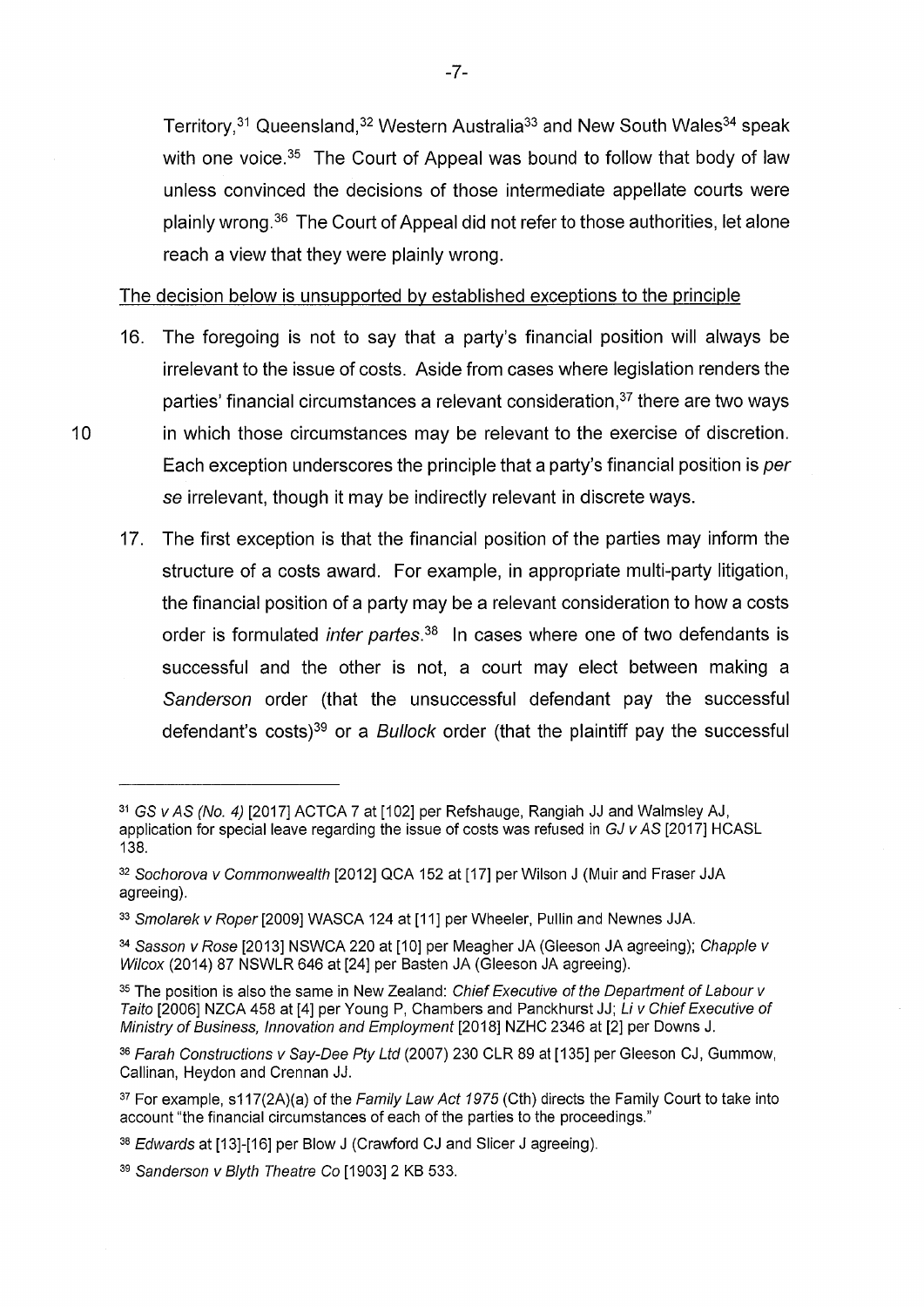defendant's costs, with an indemnity for the same from the unsuccessful defendant).40 If the unsuccessful defendant is insolvent, the court may consider that fact and determine to make a Bullock order, because a Sanderson order would result in the successful defendant being unable to effectively recover any costs. $41$  In such cases, consideration of the parties' financial circumstances does not deny the successful party its costs; rather, the unsuccessful party's impecuniosity is considered so as to give efficacy to the costs award *despite* that fact.<sup>42</sup>

18. The second exception is that a party's financial circumstances may be 10 indirectly relevant by informing a factor which should be taken into account in exercising the discretion. For example, impecuniosity may explain why a party delayed in taking a step in the proceeding<sup>43</sup> and thereby excuse what might otherwise be characterised as delinquency.<sup>44</sup>

#### Futility

- 19. It was erroneous for the Court of Appeal to decline to make the award sought because it perceived that the award would be futile. Perceived futility is not an accepted basis upon which to deprive a successful party of its costs.  $45$  The discretion should be left to the successful party to decide whether to attempt to enforce the award, not the courts. <sup>46</sup>
- 20 20. However, even if the utility of making the award were a relevant inquiry, the Court of Appeal reached its conclusion (that the award would be futile)

<sup>&</sup>lt;sup>40</sup> Bullock v London General Omnibus Company [1907] 1 KB 264.

<sup>&</sup>lt;sup>41</sup> Edwards at [15] per Blow J (Crawford CJ and Slicer J agreeing).

 $42$  It should also be noted that, in either case, the impecunious, unsuccessful defendant remains ultimately liable for the successful defendant's costs, albeit the liability is only indirect if a Bullock order is made.

<sup>43</sup> State of Tasmania v Anti-Discrimination Tribunal (2008) 17 Tas R 227 at [25] per Evans J.

<sup>&</sup>lt;sup>44</sup> As to the effect of which, see Oshlack at [44] per Gaudron and Gummow J.

<sup>45</sup>Graham v Minister for Immigration and Border Protection (No. 2) [2018] FCA 1116 at [16]-[17] per Tracey J; MZARS v Minister for Immigration and Border Protection [2017] FCA 177 at [36]-[37] per Kenny J; Selliah v Minister for Immigration and Multicultural Affairs [1998] FCA 469 at [4] per Nicholson J.

<sup>46</sup> Minister for Immigration & Multicultural Affairs v Zamora [1998] FCA 1170 at [8]-[9] per Black CJ, Branson and Finkelstein JJ; Australian Competition and Consumer Commission v Seal-A-Fridge Pty Ltd (No. 2) [2010] FCA 681 at [47] per Logan J; Milne v Attorney-General for the State of Tasmania (1956) 95 CLR 460 at 477 per Dixon CJ, McTiernan, Williams, Fullagar and Taylor JJ.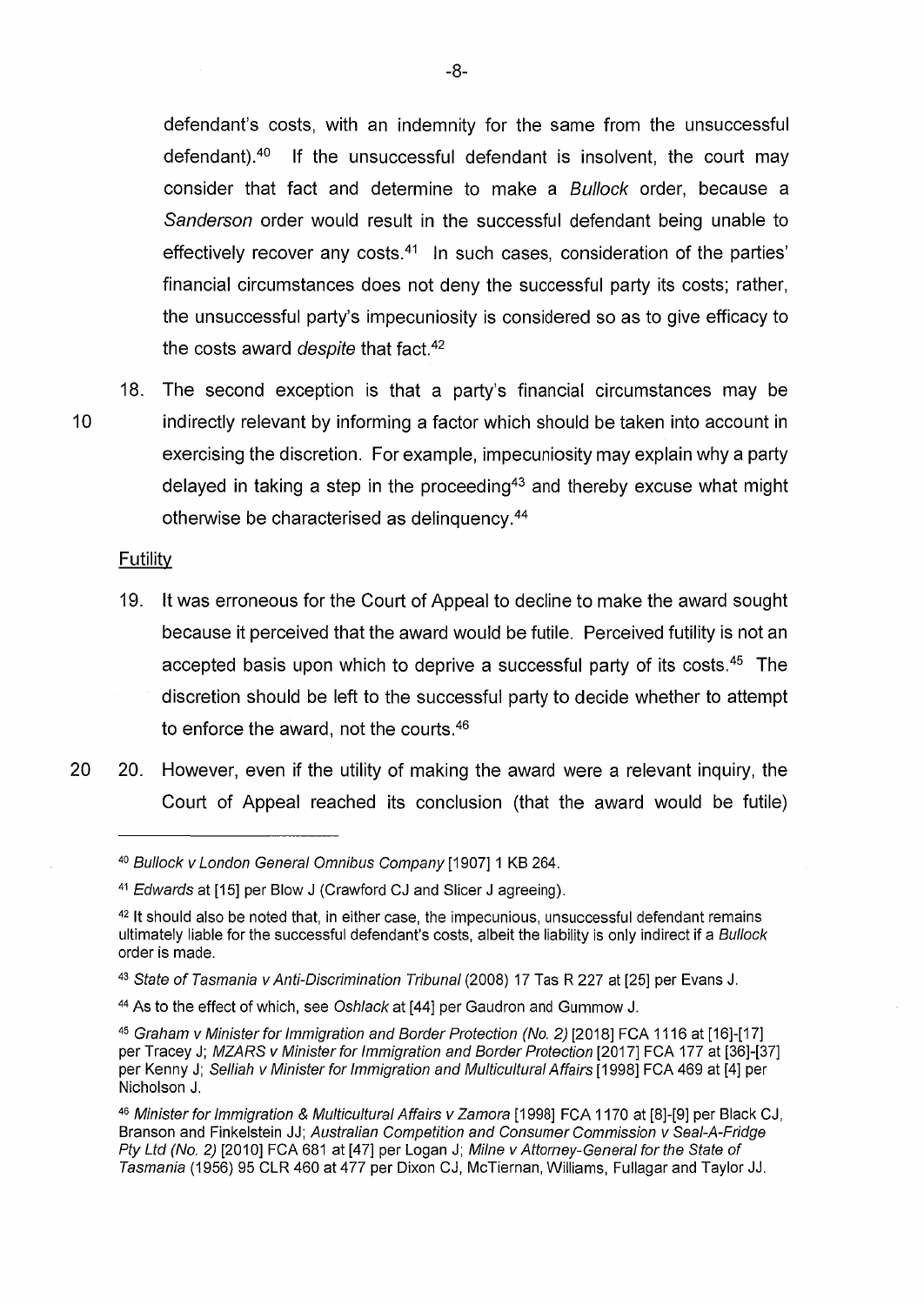erroneously. First, the Court did not determine that the respondent had *no*  present or future capacity to pay the appellant's costs. Rather, the Court considered it sufficient that the respondent was "most unlikely" to be able to pay them. That is an erroneously low threshold for depriving a successful party of the opportunity to recover, now or in the future, any part of its costs.

- 21. Secondly, the Court of Appeal appears to have restricted itself to considering the respondent's present employment status. The Court did not consider or seek any information about the respondent's current assets or future capacity to pay the appellant's costs.<sup>47</sup>
- 10 22. Thirdly, the Court did not consider the utility of the costs order as a debt to the appellant. For example, an order for costs which is not immediately enforced may be relied on to offset debts which the successful party may owe to the unsuccessful party in the future, including as a result of further litigation. The existence of the costs debt, even if it is never ultimately relied upon, is of value  $-$  and therefore utility  $-$  to the successful party.
- 23. Fourthly, the Court of Appeal made its determination without any evidence (so depriving the appellant of the chance to test it) of the respondent's present or future capacity to pay the appellant's costs.48 It appears to have had regard only to the respondent's statement from the bar table that he was at that time 20 unemployed and that the termination of his employment with the Department had prevented him from "getting any decent job."<sup>49</sup>
	- 24. Fifthly, the Court of Appeal did not indicate to the appellant that it intended to decide the question of costs by reference to the respondent's financial circumstances and did not invite submissions from the appellant in response to what the respondent had said about his employment or the perceived futility in making an award. <sup>50</sup>

<sup>47</sup>Transcript of proceedings before the Court of Appeal on 3 August 2018, pp 28-29 **(BFM1-2).** 

<sup>48</sup> Australian Competition and Consumer Commission v Seal-A-Fridge Pty Ltd (No. 2) [2010] FCA 681 at [46] per Logan J; Selliah v Minister for Immigration and Multicultural Affairs [1998] FCA 469 at [4] per Nicholson J; Chief Executive of the Department of Labour v Taito [2006] NZCA 458 at [4] per Young P, Chambers and Panckhurst JJ.

<sup>49</sup>Transcript of proceedings before the Court of Appeal on 3 August 2018, pp 28-29 **(BFM1-2).**  50 Ibid.